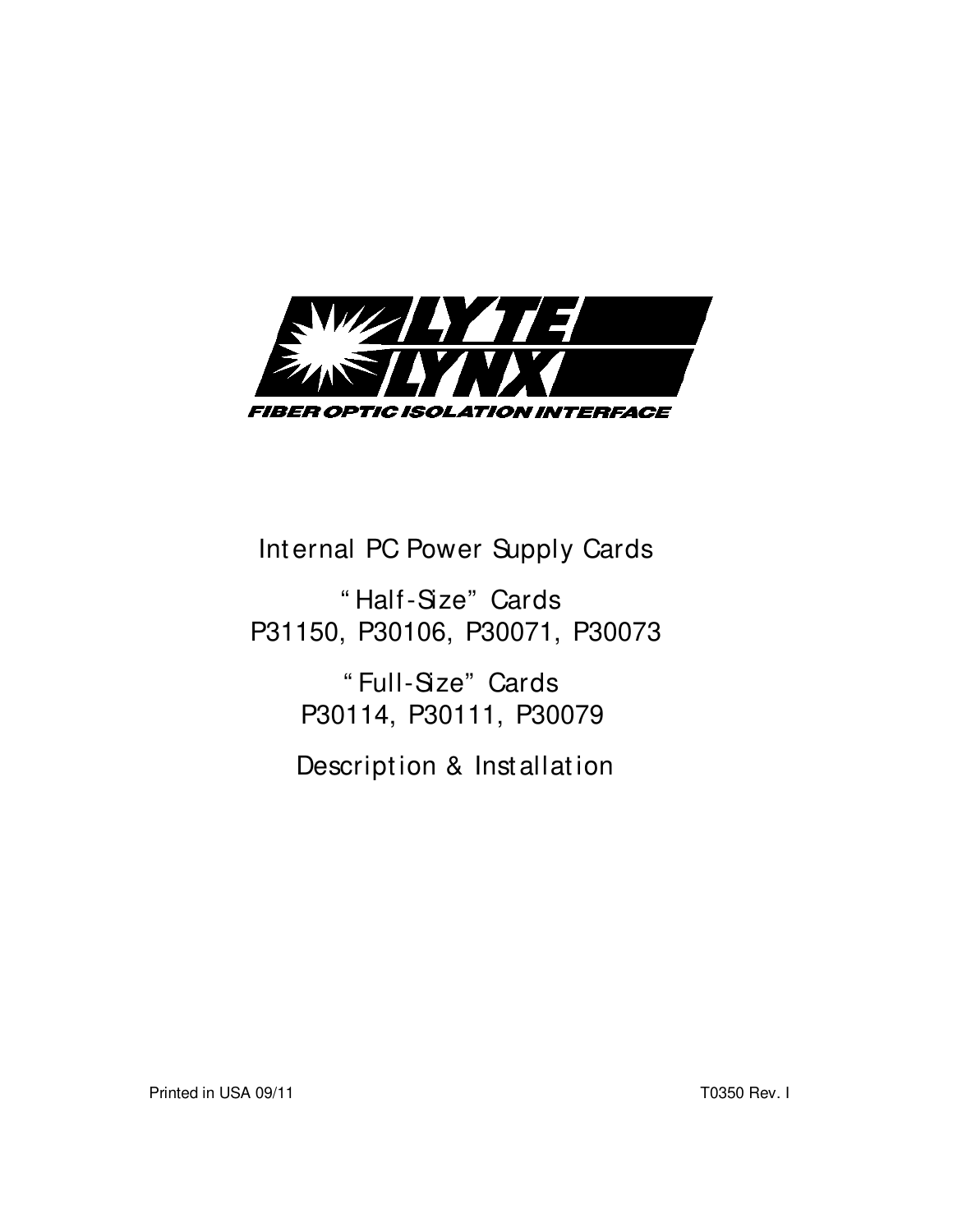# **Table of Contents**

*Page* **Page** 

| 1.0 | SCOPE                                          | $\overline{c}$ |
|-----|------------------------------------------------|----------------|
| 2.0 | PRODUCT OVERVIEW<br>System Requirements<br>2.1 | 2              |
|     | Intended Uses<br>2.2                           | 2              |
| 3.0 | PRODUCT FEATURES                               | 3              |
|     | Output<br>3.1<br>Powering<br>3.2               | 3<br>3         |
| 4.0 | <b>INSTALLATION</b>                            | 3              |
|     | Half Size Power Supply Cards<br>4.1            | 3              |
|     | Full Size Power Supply Cards<br>4.2            | 4              |
| 5.0 | <b>REDUNDANT POWERING</b>                      | 5              |
|     | Two or More Card Shelves<br>5.1                | 5              |
| 6.0 | <b>INPUT POWERING</b>                          | 5              |
| 7.0 | PHYSICAL CHARACTERISTICS                       | 6              |
|     | Mechanical Configurations<br>7.1               | 6              |
|     | Environmental Requirements<br>7.2              | 6              |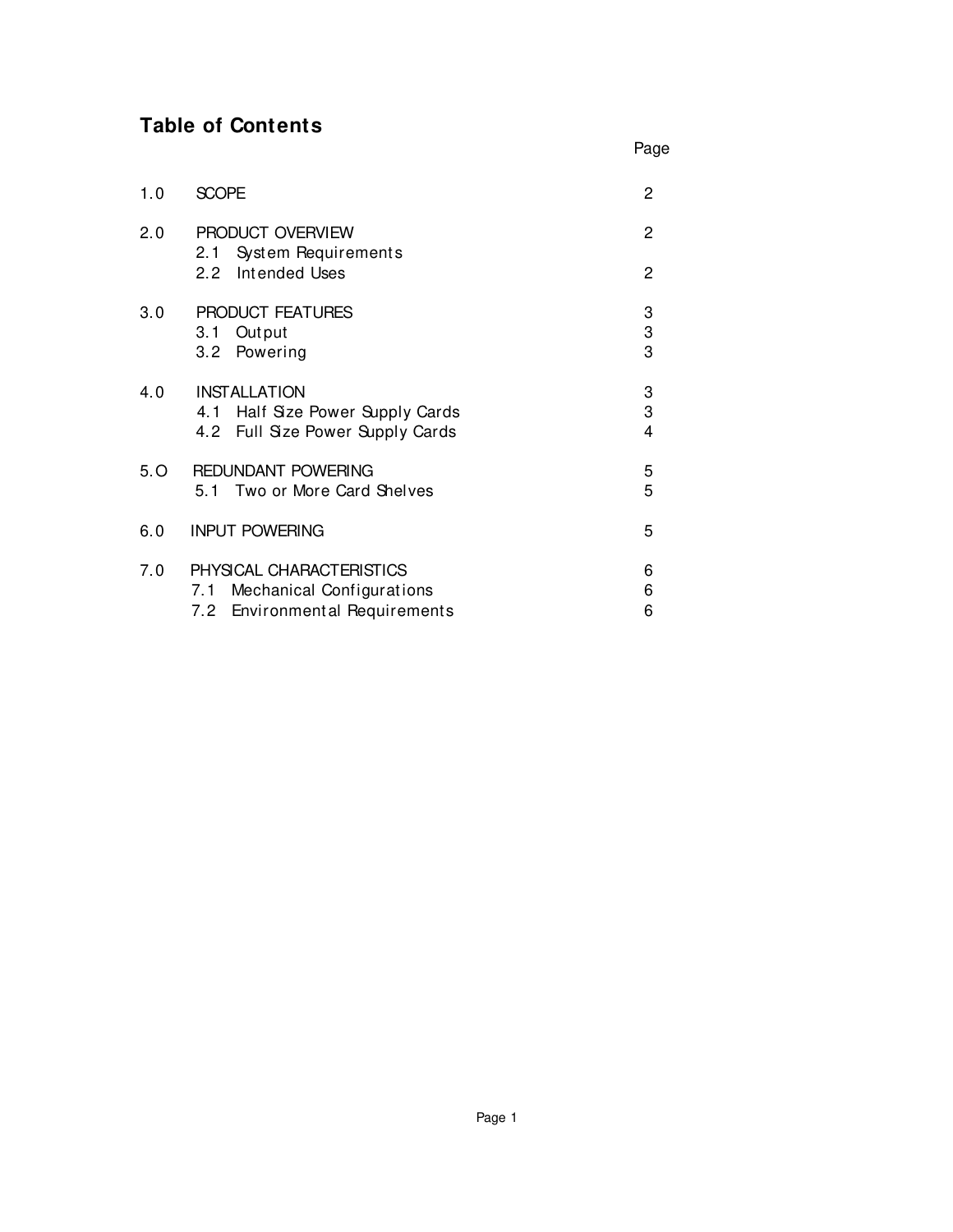#### **INTERNAL POWER SUPPLY CARDS**

" Half Size" Cards (6" Tall) P31150 (130VDC or 120VAC to 24VDC) P30106 (130VDC to 48VDC) P30071 (48VDC to 24VDC) P30073 (24VDC Battery Backup)

" Full Size" Cards (12" Tall) P30114 (120VAC/ 130VDC to 24VDC) P30111 (130VDC to 48VDC) P30079 (48VDC to 24VDC)



**Figure 1:** P31150

# **1.0 SCOPE**

This document describes the technical specifications, technical requirements and installation instructions for the above internal Power Supply Cards. It provides an underst anding of the basic functions and features available with these products.

# **2.0 PRODUCT OVERVIEW**

# **2.1 System Requirements**

These printed circuit boards are designed for installation in the SNC Lyte Lynx® 3-Slot, 6-Slot and 12-Slot Card Shelves or the \*Teleline® 8-Slot Card Shelf. Refer to SNC documents T0355, T0395, and T0349 (Lyte Lynx® 3-Slot, 6-Slot, and 12-Slot Shelf Installation Instructions, respectively). A 48VDC, 130VDC or 120VAC power source from the station installation is required.

# **2.2 Intended Uses**

The station side of the SNC C-Line and other active isolation cards requires a supply of 24VDC or 48VDC power to operate. 48VDC, 130VDC and 120VAC are commonly available at most inst allat ions. 120VAC may not be available at cell tower locations. The various power supply cards convert the available power source to 24VDC or 48VDC is made available to each isolation card slot by means of the upper station side card shelf back plane plug-in connectors.

<sup>\*</sup>Teleline Isolat or is a trademark of Posit ron Industries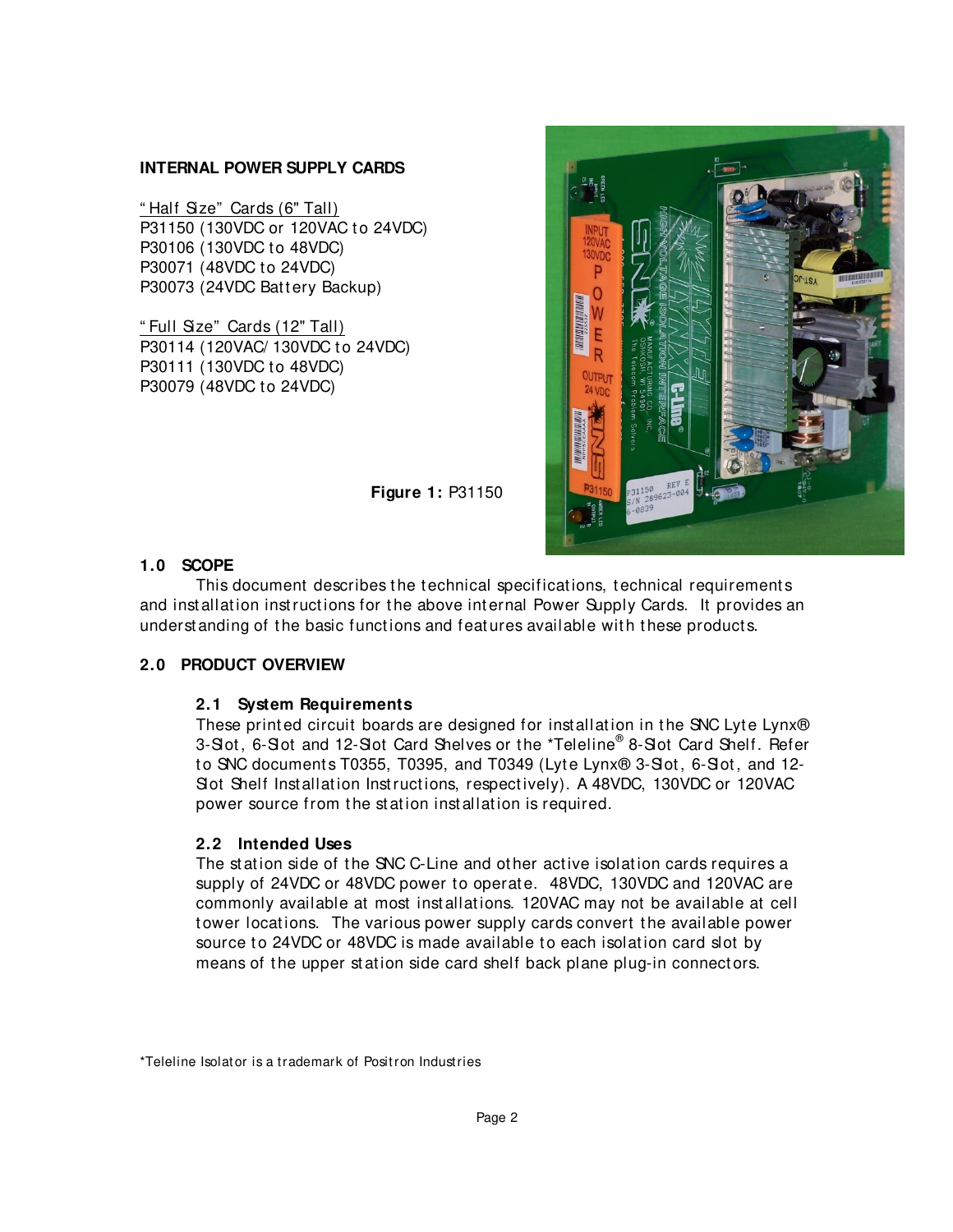#### **3.0 PRODUCT FEATURES**

#### **3.1 Output**

These Power supply cards will provide sufficient 24VDC power (65 watts) or 48VDC power (75 watts) for up to 12 SNC Lyte Lynx® fiber optic isolation cards.

#### **3.2 Powering**

Depending on t he model, t hese cards will accept 48VDC, 130VDC or 120VAC input source from the station source.

#### **4.0 INSTALLATION**

# **4.1 Half Size Power Supply Cards (6" tall cards)**

P31150 (130VDC or 120VAC to 24VDC) P30106 (130VDC to 48VDC) P30071 (48VDC to 24VDC) P30073 (24VDC Battery Backup - To be used with P30072)

These cards are used in the power supply compartment in the upper left corner of the SNC Lyte Lynx® 12-slot Card Shelf and the \*Teleline Isolator® 8-slot Card Shelf. Of the three "half" size card slots, only the two outer slots  $(1 \& 3)$  are used for power supply cards. The middle slot (slot 2) is used for a 24VDC battery backup card (P30073).

# **P31150**

The P31150 card is used to convert either the 120VAC or 130VDC (Primary or Secondary) power source in an SNC 12-slot card shelf to 24VDC. A switch on the power supply card determines whether the card is used to take primary or secondary voltage. See Figure 1 for switch locations. Two power supply cards may be used in a card shelf, with one set to "Primary" and the other set to " Secondary" for power backup and power boost ing purposes.

# **P30106**

The P30106 card is designed to convert only 130VDC power source in an SNC 12-slot card shelf to 48VDC. The switch on the power supply card must be set to **SECONDARY** and the S4 switch on the upper left backplane of the card shelf must be set to 48V PS. See Figure 2 for switch locations. (If a 120VAC power source is used to power the power supply card, Switch S1 on the P30106 card should be set to "Primary." If both 120VAC and 130VDC voltage sources are used, two power supply cards should also be used – one set to "Primary" and the other set to "Secondary."

**Warning:** Do not use this power supply card in \*Teleline Isolator® 8-Slot card shelf.

# **P030071**

The P30071 card is designed to convert only 48VDC power source in an SNC 12-slot card shelf to 24VDC. The latest version does not have a switch to select. This card is to be installed in slot 1 and 3 from left.

\*Teleline Isolat or is a trademark of Posit ron Industries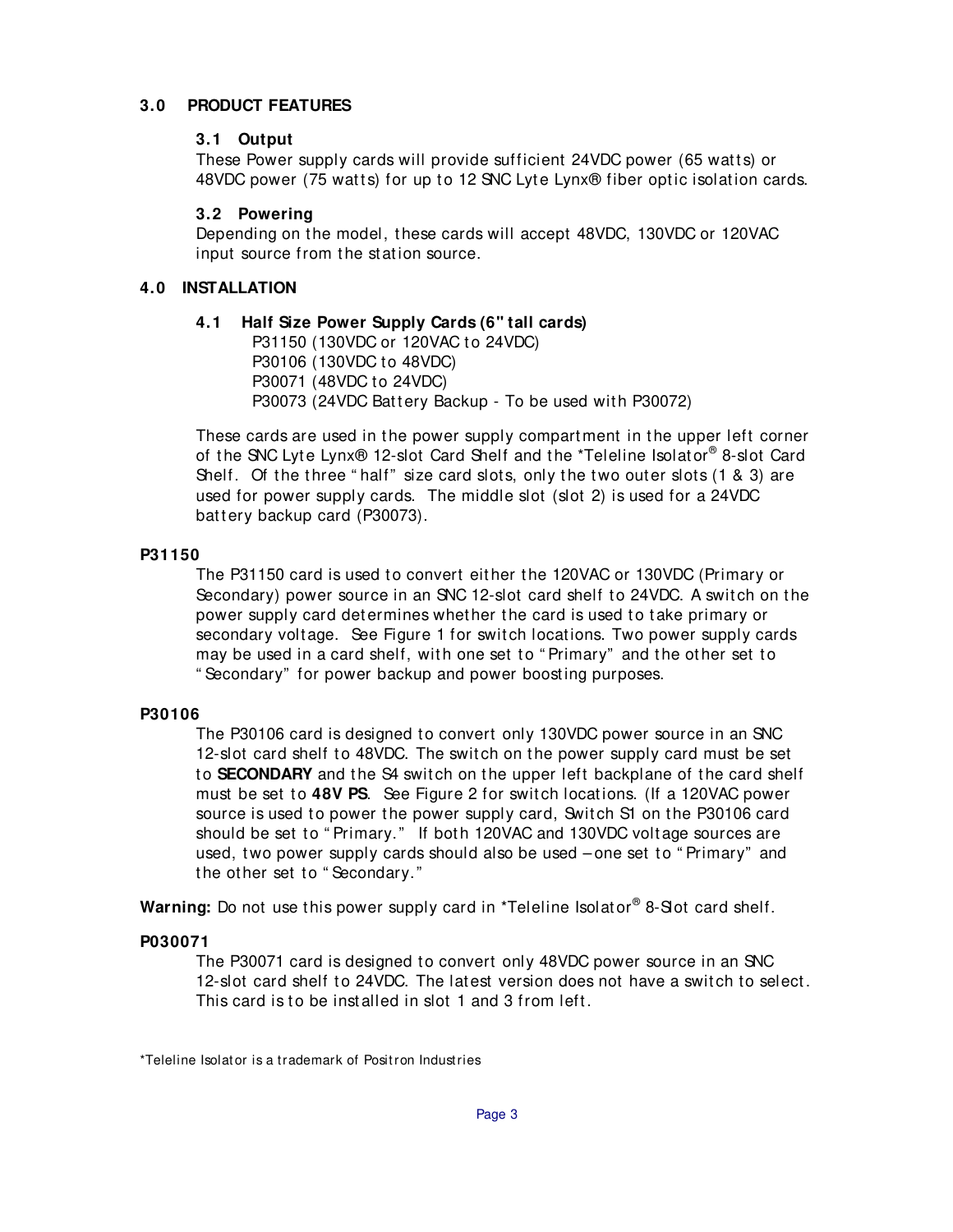

**FIGURE 2**: P30106 - 120VAC/ 130VDC to 48VDC Power Supply

#### **P30073**

The P30073 is a backup battery card intended for use in the middle slot (slot  $2$ ) of the three half size card slots in a 12-slot card shelf. Note that slot 3 is physically blocked when the P30073 battery backup card is installed in slot 2.

**Note:** The \*Teleline Isolator® 8-Slot card shelf can only use one input powering source instead of two different powering sources like the SNC Lyte Lynx® 12-slot card shelf. Slot 2 (slot for backup battery card) is physically blocked when the P31150 power supply card is inst alled.

# **4.2 Full Size Power Supply Cards (12" tall cards)**

P30114 (120VAC or 130VDC to 24VDC) P30111 (130VDC to 48VDC) P30079 (48VDC to 24VDC)

These cards are designed for use in any slot in the (P30075) SNC Lyte Lynx® 3-slot or (P30112) 6-slot card shelves. They may also be used in any of the "full-size" isolation card slots of the SNC 12-Slot Lyte Lynx® card shelf for redundant power applications.

# **P30114**

The P30114 is a full size power supply card designed to convert 120VAC or 130VDC to 24VDC to supply power to Lyte Lynx® cards. If it is used in a 12-slot card shelf, Switch S3 on the upper backplane of the card shelf should be set to **PRIMARY** when converting 120VAC to 24VDC or set to **SECONDARY** when converting 130VDC into 24VDC. See installation sheet supplied with the card shelf for det ails.

\*Teleline Isolat or is a trademark of Posit ron Industries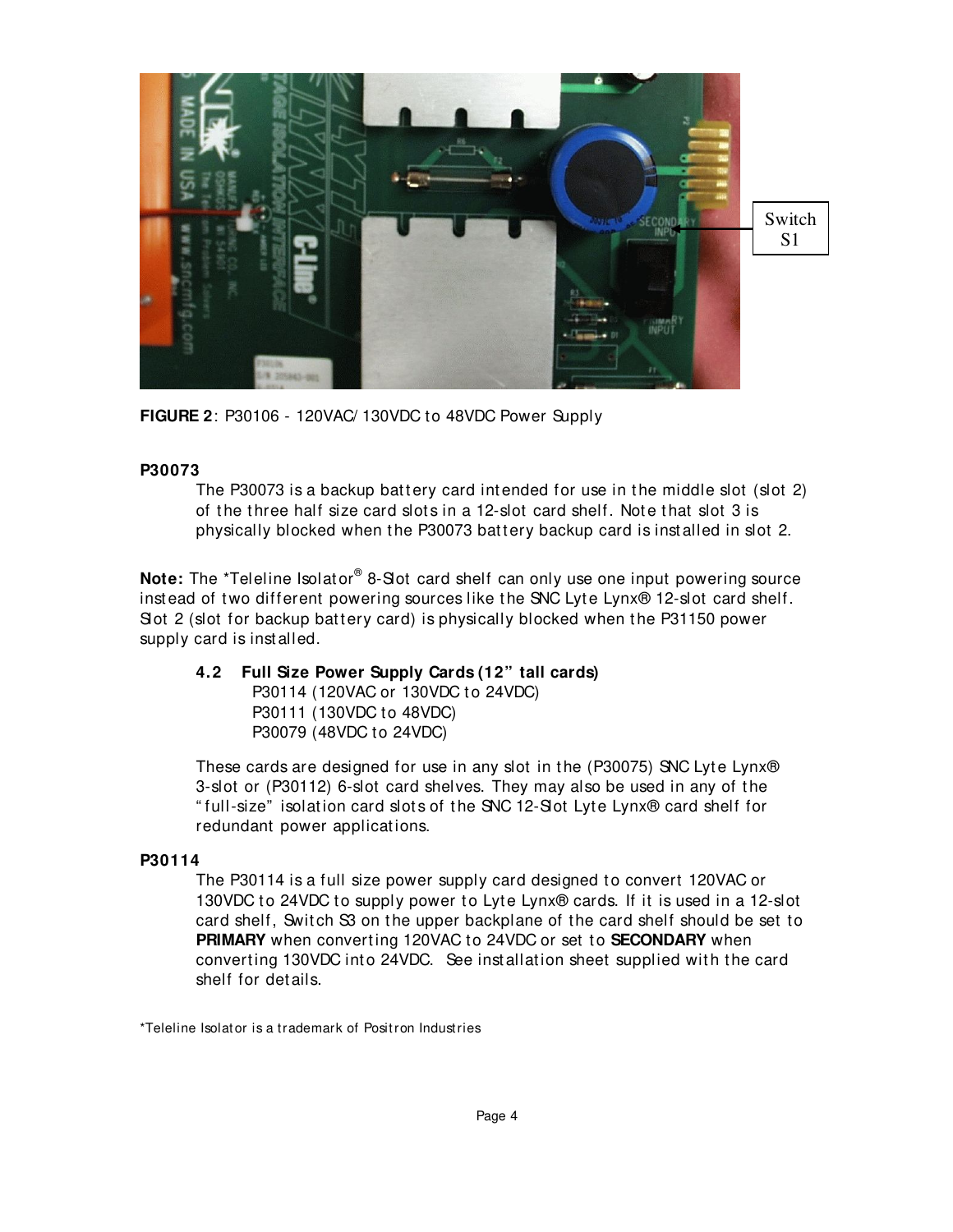#### **P30111**

The P30111 is a full size power supply designed to convert 130VDC to 48VDC. If it is used in a 12-slot card shelf, Switch S3 on the upper backplane of the card shelf should be set to **PRIMARY**. See installation sheet supplied with the card shelf for det ails.

#### **P30079**

The P30079 is a full size power supply designed to convert 48VDC power source into 24VDC. If it is used in a 12-slot card shelf, Switch S3 on the upper backplane of the card shelf should be set to **SECONDARY**. See installation sheet supplied with the card shelf.

# **4.3 Installation**

With the card shelf installed according to the supplied instructions, slide the power supply card into the proper slot and firmly plug it into the backplane recept acles. DO NOT insert the card while power is applied to the card shelf.

# **5.0 REDUNDANT POWERING**

# **5.1 Two or More Card Shelves**

Half-Size power supply cards and/ or battery backup cards may be installed in two or more card shelves and connected together to provide redundant or backup power in the event of card failure. Simply connect the (-24V) and (GND) terminal block of the SNC Lyte Lynx® card shelves together by means of jumper wires. On the SNC 12-slot card shelf, the J25 jumper of each card shelf should be in the "On" position to disable the backfeed diode.

# **6.0 INPUT POWERING**

# **6.1 12-Slot SNC Lyte Lynx® Shelf**

Connections to station power are on the outside of the right hand side of the card shelf (as you face t he card shelf opening). A 120VAC power input recept acle is provided to connect a cord from a 120VAC source at the customer locat ion.

For terminating 130VDC or 48VDC station battery from an external power supply, two screw terminals  $(+$  and  $-)$  are provided. Alug terminal allows a station ground wire (#6 AWG) to be connected to the card shelf. The red LED is illuminated when 24VDC is being provided to the isolation card slots.

# **6.2 Backplane Connections**

The SNC Lyte Lynx® 12-slot Card Shelf comes with 120VAC connected to the backplane as the **primary** power source. Connections from the 120VAC recept acle are Black to "L/DC+"; White wire to "N/DC-"; and Green/ Yellow to " GND" .

St at ion battery power is connected as the **secondary** power source in the default configuration. Red wire to  $(+)$  and Blue wire to  $(-)$ .